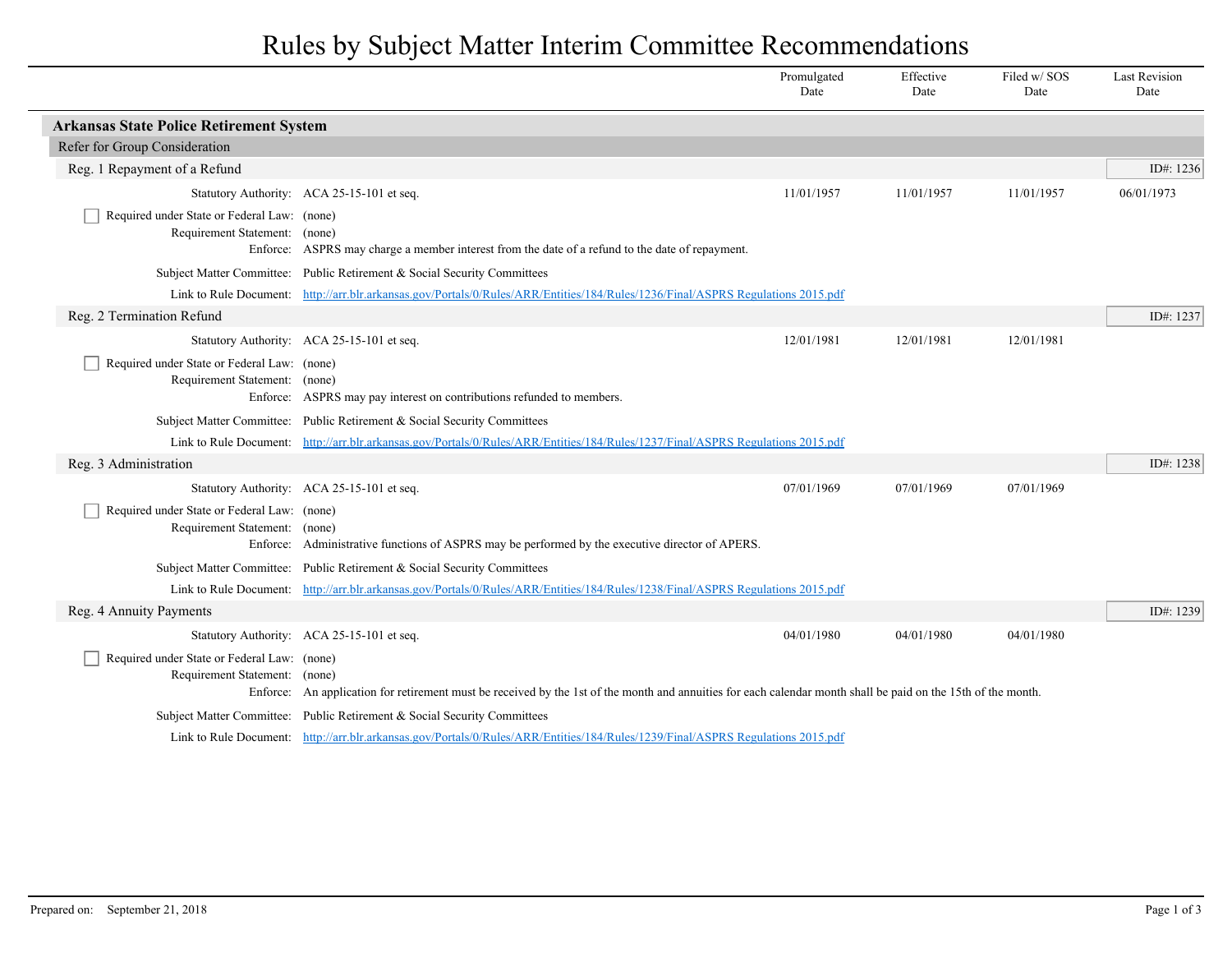## Rules by Subject Matter Interim Committee Recommendations

|                                                                              |                                                                                                                                 | Promulgated<br>Date | Effective<br>Date | Filed w/SOS<br>Date | <b>Last Revision</b><br>Date |
|------------------------------------------------------------------------------|---------------------------------------------------------------------------------------------------------------------------------|---------------------|-------------------|---------------------|------------------------------|
| Reg. 5 Final Average Salary                                                  |                                                                                                                                 |                     |                   |                     | ID#: 1240                    |
|                                                                              | Statutory Authority: ACA 25-15-101 et seq.                                                                                      | 03/01/1975          | 03/01/1975        | 03/01/1975          |                              |
| $ \mathbf{v} $ Required under State or Federal Law: ACA 24-6-201             | Requirement Statement: The statute defines "final average salary."<br>Enforce: ACA 24-6-201                                     |                     |                   |                     |                              |
|                                                                              | Subject Matter Committee: Public Retirement & Social Security Committees                                                        |                     |                   |                     |                              |
|                                                                              | Link to Rule Document: http://arr.blr.arkansas.gov/Portals/0/Rules/ARR/Entities/184/Rules/1240/Final/ASPRS Regulations 2015.pdf |                     |                   |                     |                              |
| Reg. 6 Public Safety                                                         |                                                                                                                                 |                     |                   |                     | ID#: 1241                    |
|                                                                              | Statutory Authority: ACA 25-15-101 et seq.                                                                                      | 05/01/1978          | 05/01/1978        | 05/01/1978          |                              |
| $ \mathbf{v} $ Required under State or Federal Law: ACA 24-6-201             | Requirement Statement: The statute defines "public safety member."<br>Enforce: ACA 24-6-201                                     |                     |                   |                     |                              |
|                                                                              | Subject Matter Committee: Public Retirement & Social Security Committees                                                        |                     |                   |                     |                              |
|                                                                              | Link to Rule Document: http://arr.blr.arkansas.gov/Portals/0/Rules/ARR/Entities/184/Rules/1241/Final/ASPRS Regulations 2015.pdf |                     |                   |                     |                              |
| Reg. 8 Retirement Date                                                       |                                                                                                                                 |                     |                   |                     | ID#: 1242                    |
|                                                                              | Statutory Authority: ACA 25-15-101 et seq.                                                                                      | 06/01/1988          | 06/01/1988        | 06/01/1988          |                              |
| Required under State or Federal Law: (none)<br>Requirement Statement: (none) | Enforce: The date of retirement shall be considered the last date of employment.                                                |                     |                   |                     |                              |
|                                                                              | Subject Matter Committee: Public Retirement & Social Security Committees                                                        |                     |                   |                     |                              |
|                                                                              | Link to Rule Document: http://arr.blr.arkansas.gov/Portals/0/Rules/ARR/Entities/184/Rules/1242/Final/ASPRS Regulations 2015.pdf |                     |                   |                     |                              |
| Reg. 9 Application Ad Hoc Increases                                          |                                                                                                                                 |                     |                   |                     | ID#: 1243                    |
|                                                                              | Statutory Authority: ACA 25-15-101 et seq.                                                                                      | 11/01/1988          | 11/01/1988        | 11/01/1988          |                              |
| Required under State or Federal Law: (none)<br>Requirement Statement: (none) | Enforce: Ad hoc increases in a benefit shall be computed after applying the cost of living increases.                           |                     |                   |                     |                              |
|                                                                              | Subject Matter Committee: Public Retirement & Social Security Committees                                                        |                     |                   |                     |                              |
|                                                                              | Link to Rule Document: http://arr.blr.arkansas.gov/Portals/0/Rules/ARR/Entities/184/Rules/1243/Final/ASPRS Regulations 2015.pdf |                     |                   |                     |                              |
| Reg. 10 Military Service Credit                                              |                                                                                                                                 |                     |                   |                     | ID#: 1244                    |
|                                                                              | Statutory Authority: ACA 25-15-101 et seq.                                                                                      | 11/01/1993          | 11/01/1993        | 11/01/1993          |                              |
| $\triangleright$ Required under State or Federal Law: ACA 24-2-502           | Requirement Statement: The statute allows for the purchase of military service.<br>Enforce: ACA 24-2-502                        |                     |                   |                     |                              |
|                                                                              | Subject Matter Committee: Public Retirement & Social Security Committees                                                        |                     |                   |                     |                              |
|                                                                              | Link to Rule Document: http://arr.blr.arkansas.gov/Portals/0/Rules/ARR/Entities/184/Rules/1244/Final/ASPRS Regulations 2015.pdf |                     |                   |                     |                              |